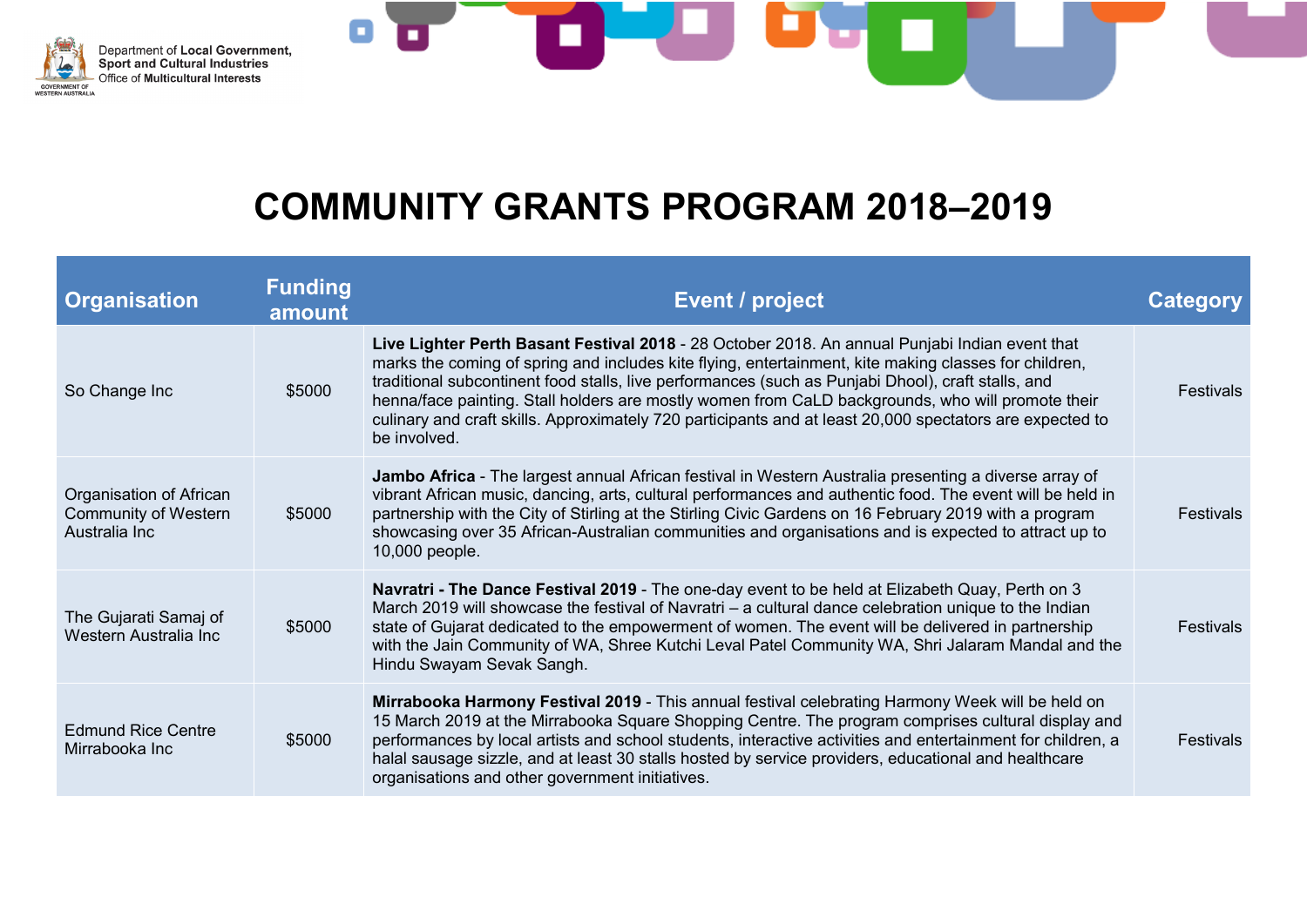



| <b>Organisation</b>                                                                              | <b>Funding</b><br>amount | <b>Event / project</b>                                                                                                                                                                                                                                                                                                                                                                                                                                                                                                                                                                                                                                                                                                                                          | <b>Category</b>  |
|--------------------------------------------------------------------------------------------------|--------------------------|-----------------------------------------------------------------------------------------------------------------------------------------------------------------------------------------------------------------------------------------------------------------------------------------------------------------------------------------------------------------------------------------------------------------------------------------------------------------------------------------------------------------------------------------------------------------------------------------------------------------------------------------------------------------------------------------------------------------------------------------------------------------|------------------|
| Shire of Katanning                                                                               | \$5000                   | Katanning Harmony Festival 2019 - This annual festival celebrating Harmony Week aims to showcase<br>the cultural diversity of the upper Great Southern region of Western Australia. The free street event will<br>be held on 16 March 2019 in Clive Street, Katanning and will represent over 42 nationalities in a<br>program including a community parade, music and dance performances, multicultural cuisine and a<br>display of visual arts and crafts.                                                                                                                                                                                                                                                                                                    | <b>Festivals</b> |
| Perth Indonesian<br>Community                                                                    | \$5000                   | Forrest Place Multicultural Day - Free multicultural festival to be held in Forrest Chase, Perth CBD on<br>Saturday 16 February 2019 from 11.00am to 6.30pm. The festival aims to showcase multicultural<br>performances, arts and crafts, workshops, and food bazaar.                                                                                                                                                                                                                                                                                                                                                                                                                                                                                          | <b>Festivals</b> |
| <b>Russian Ethnic</b><br><b>Community and Youth</b><br>Development<br><b>Association Rusichi</b> | \$2000                   | Harmony International Festival 2019 - This free dance and music festival will be held in partnership<br>with the City of Bayswater and Umbrella Community Care on 17 March 2019 at the Morley Sport and<br>Recreation Centre. The festival aims to showcase the State's cultural diversity through a program of<br>traditional performances.                                                                                                                                                                                                                                                                                                                                                                                                                    | Festivals        |
| Australian Arab<br>Association                                                                   | \$5000                   | Australian Arab Festival 2019 - This free family-friendly festival to be held on 23 March 2019 at<br>Langley Park Perth aims to display and celebrate the vibrant cultures and traditions from each of the 22<br>Arab nations. The festival will include rides and games for children and young people, stalls and<br>activities showcasing Arabic food and culture, and a program of culturally diverse stage performances.                                                                                                                                                                                                                                                                                                                                    | Festivals        |
| Sikh Association of WA<br>Inc.                                                                   | \$5000                   | Vaisakhi Mela 2019 - The festival is an alcohol and smoke-free family event to be held at the<br>Cannington Civic Park Amphitheatre on Saturday 27 April exhibiting the vibrant culture, song and dance<br>of Punjab, with activities for children, Indian cuisine, and a finale firework display. The Australian Sikh<br>Heritage Association will have stalls promoting a greater awareness of the shared heritage between<br>Australian and Sikhs that also showcase Sikh ANZACs and the contribution of Sikhs in the formative<br>years of Australia. Project partners include the Virsa Club WA and the sports and cultural clubs within<br>the Sikh and Punjabi communities. The event is expected to engage over 135 participants and 8000<br>attendees. | Festivals        |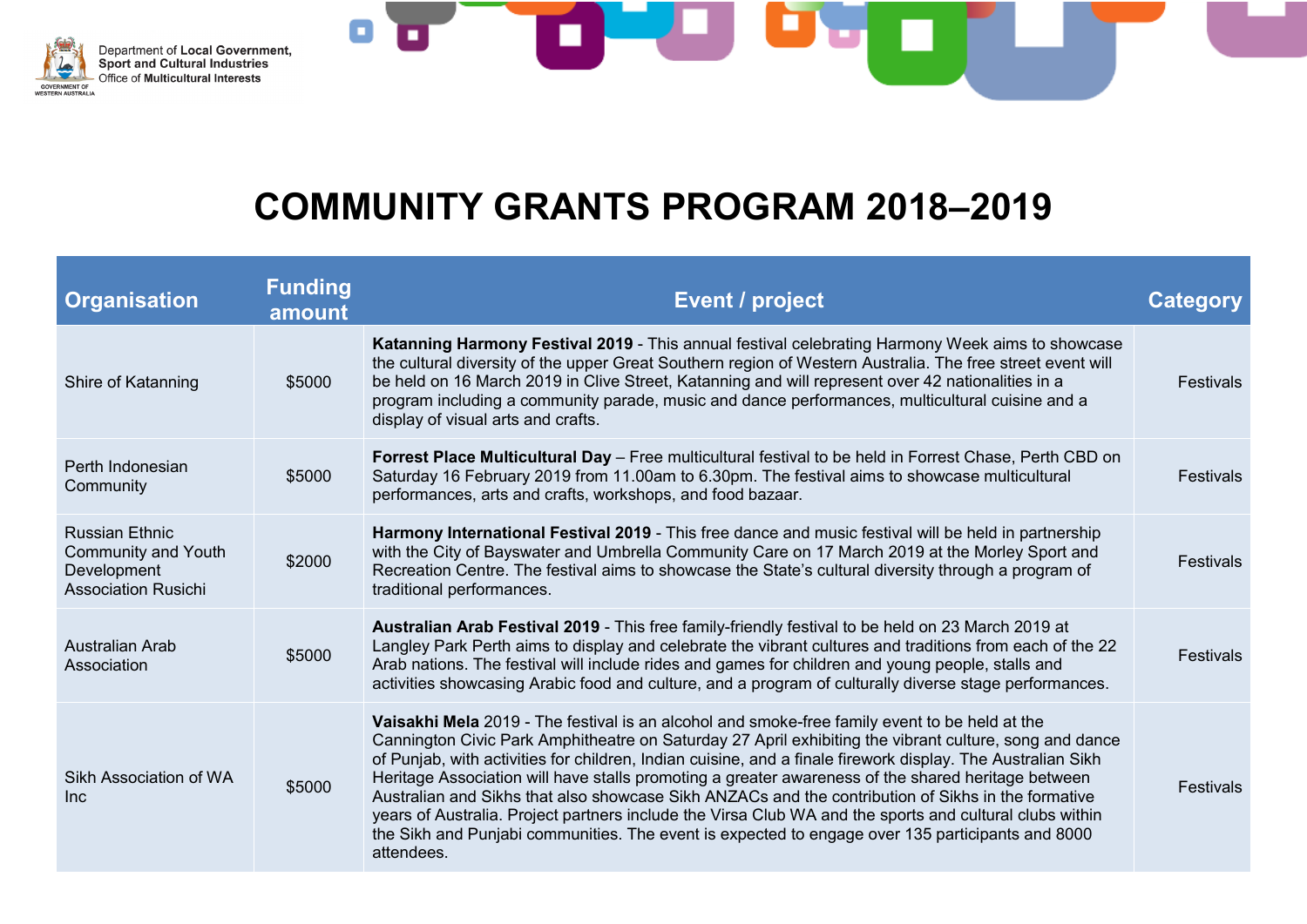



| <b>Organisation</b>                                   | <b>Funding</b><br>amount | <b>Event / project</b>                                                                                                                                                                                                                                                                                                                                                                                                                                                                                                                                                                                                                                                                                                                        | Category         |
|-------------------------------------------------------|--------------------------|-----------------------------------------------------------------------------------------------------------------------------------------------------------------------------------------------------------------------------------------------------------------------------------------------------------------------------------------------------------------------------------------------------------------------------------------------------------------------------------------------------------------------------------------------------------------------------------------------------------------------------------------------------------------------------------------------------------------------------------------------|------------------|
| Sri Lankan Cultural<br>Society of WA                  | \$5000                   | Heron Park Harmony Festival 2019 - The free family-friendly festival to be held on 5 May 2019 at the<br>Jim and Alma Baker Park, Harrisdale aims to celebrate the cultural diversity in the area. The event will<br>showcase multicultural dance, art, food and fashion, as well as provide networking opportunities and<br>information on multicultural community and support groups for new migrant families. The event is<br>delivered by a partnership between the City of Armadale, Heron Park Estate, Saraswati Mahavidyalaya,<br>Sri Lankan Cultural Association, Art vs Depression (Maori cultural group) and local schools and<br>community organisations. The event is expected to engage over 300 participants and 3500 attendees. | <b>Festivals</b> |
| <b>Peel Multicultural</b><br>Association Inc          | \$3610                   | <b>Multicultural Festival of Flowers - Drawing on traditions of the Filipino, Colombian and Portuguese</b><br>communities, the Multicultural Festival of Flowers will be held on 26 May 2019 in Mandurah and involve<br>a floral parade along the Mandurah boardwalk, a program of cultural entertainment culminating in a<br>performance at the Mandurah Performing Arts Centre, a series of cultural displays interactive activities,<br>and a film screening at the Mandurah Movie Club. The festival will be supported by 22 local<br>organisations and is expected to engage over 100 participants and 1000 attendees.                                                                                                                   | <b>Festivals</b> |
| Shinju Matsuri Inc                                    | \$5000                   | Shinju Matsuri 2019 - Shinju Matsuri is a nine-day festival over 7-15 September made up of over 100<br>events created and delivered by the Broome community to showcase the art, culture, history and food of<br>the Japanese, Chinese, Malaysian and Aboriginal communities who were a part of Broome's pearling<br>history. Alongside the community events, the festival highlights three major events: the Festival Opening<br>Ceremony, the Float Parade and the Jetty to Jetty cultural walk. In 2019, the Filipino community has<br>been invited to take part in the major events. The festival will have participation from at least 35 local<br>organisations and is expected to attract over 7500 attendees.                         | <b>Festivals</b> |
| <b>Midwest Multicultural</b><br><b>Association WA</b> | \$5000                   | Festival of Lights 2019: The free family focused festival to be held on the 9 November in Geraldton will<br>showcase multicultural music, entertainment, activities and food. Originating within the Indian community<br>in Geraldton for over 10 years, the event now broadly celebrates the rich cultural diversity of the Midwest<br>region and brings the community together. An audience of 3000 people are expected to attend the<br>festival.                                                                                                                                                                                                                                                                                          | <b>Festivals</b> |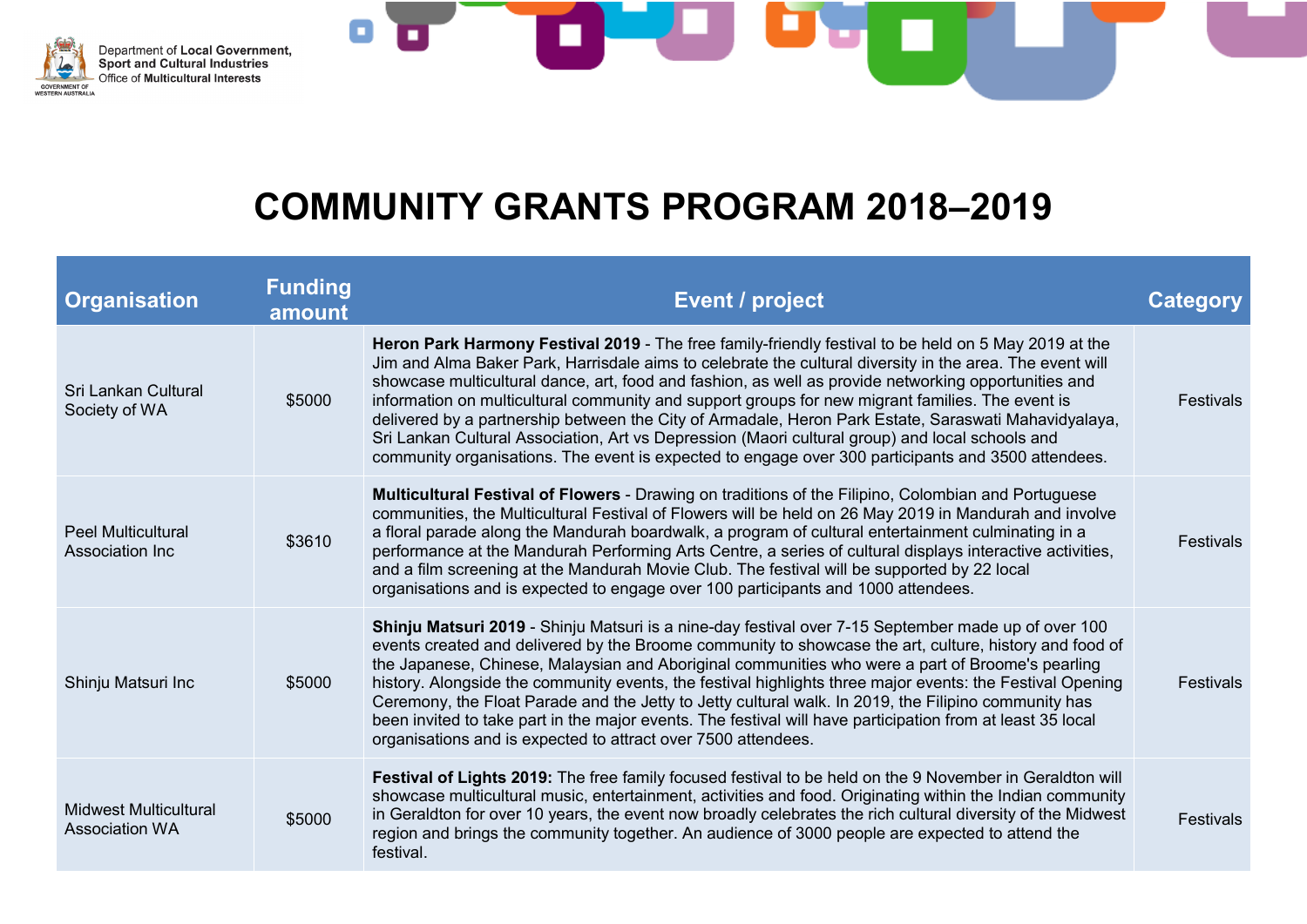



| <b>Organisation</b>            | <b>Funding</b><br>amount | Event / project                                                                                                                                                                                                                                                                                                                                                                                                                                                                                                                                                                                                                                                                                                                                                                                                                                                                                                                           | Category         |
|--------------------------------|--------------------------|-------------------------------------------------------------------------------------------------------------------------------------------------------------------------------------------------------------------------------------------------------------------------------------------------------------------------------------------------------------------------------------------------------------------------------------------------------------------------------------------------------------------------------------------------------------------------------------------------------------------------------------------------------------------------------------------------------------------------------------------------------------------------------------------------------------------------------------------------------------------------------------------------------------------------------------------|------------------|
| So Change                      | \$5000                   | Live Lighter Basant Festival 2019: Marking the coming of Spring, the Live Lighter Basant Festival on<br>the 27 October at Perth's Langley Park, brings together all cultures to celebrate through a range of<br>cultural activities including kite-making and flying, henna, face painting, craft, dance, food and<br>entertainment. Partner organisations include the Pakistan Association of WA, Pakistanis in Australia,<br>Indian Society of WA, Hindi Samaj of WA, the Salman Foundation and Jhoom Dance Group. The event<br>is expected to attract 32,000 people.                                                                                                                                                                                                                                                                                                                                                                   | <b>Festivals</b> |
| <b>WA French Festival</b>      | \$5000                   | Bonjour Perth 2019: Held in partnership with the City of Subiaco in Market Square the Bonjour Perth<br>Festival will run from 9-10 November and showcases culture, food, history and traditions of French and<br>broader French-speaking communities residing in WA. There will be over 30 food stalls, displays,<br>children's activities and entertainment provided by community groups and businesses including the<br>Quebec Club, Seychellois club, Perth Mauritian Cultural Association and the French Australian Chamber<br>of Commerce. Themed areas across the festival showcase cultures and sectors including the Village<br>(Mediterranean, Rustic, Creole and Urban), Our French World (tourism and cultural information),<br>Conversation and Cabaret (French language). The event is delivered by a team of two event organisers<br>supported by a team of 230 volunteers and is expected to be attended by 24,000 people. | Festivals        |
| Australian Arab<br>Association | \$5000                   | <b>Multicultural Eid Adha Carnival</b> is one of two Eid celebrations run by the Australian Arab Association<br>over the year. This event on 18 August at Burswood Park invites the wider community to come together<br>through games, fashion, culture, stalls, food and entertainment. The event will engage at least 28<br>culturally diverse participant organisations and is expected to be attended by 12,000 people. Partners in<br>delivery include WA Police, Turkish Association, PCYC, the Rotary Club of Gosnell and Chinese,<br>Japanese, New Zealand, Indonesian and Pakistan community associations.                                                                                                                                                                                                                                                                                                                       | <b>Festivals</b> |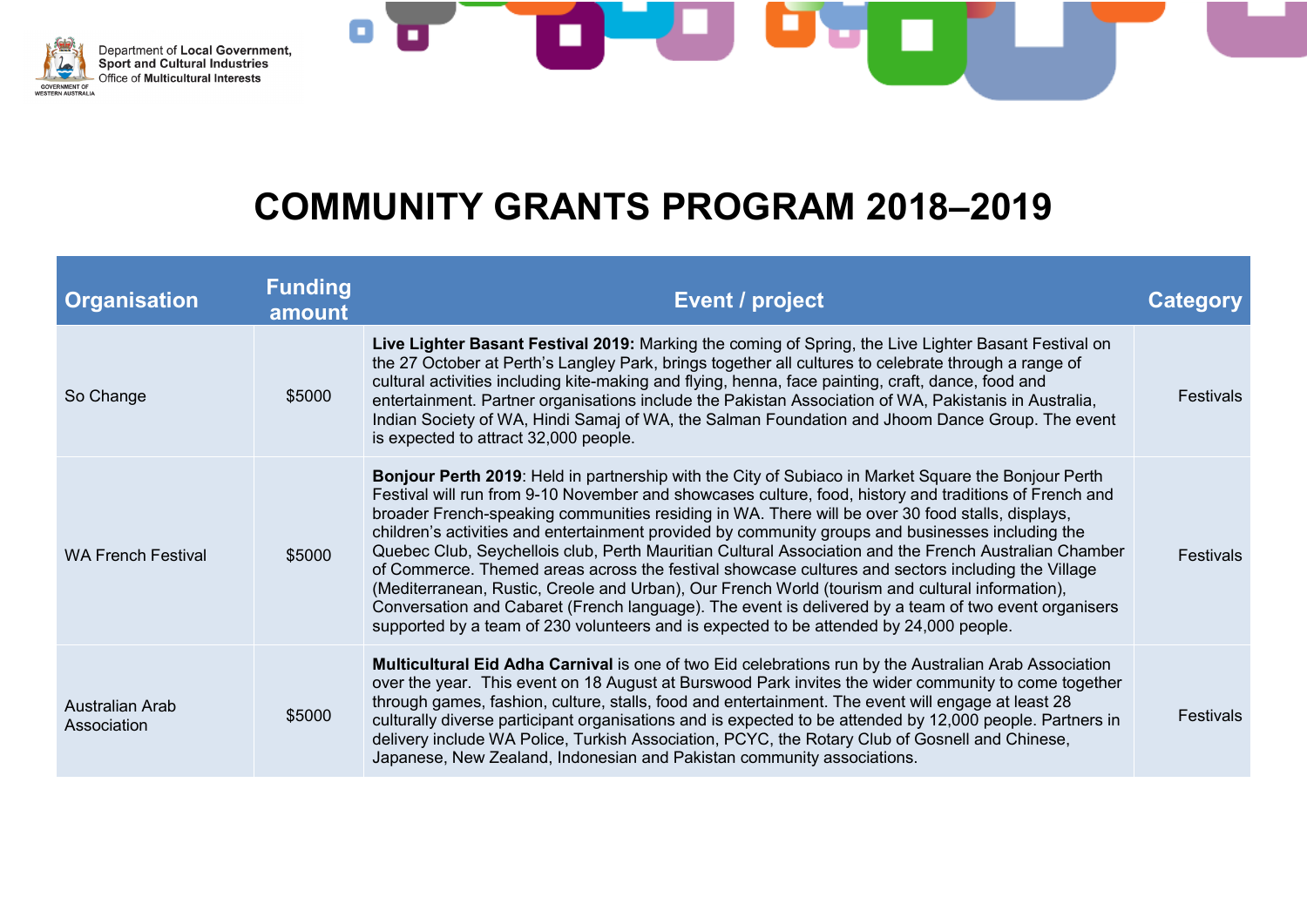



| <b>Organisation</b>                                                                   | <b>Funding</b><br>amount | <b>Event / project</b>                                                                                                                                                                                                                                                                                                                                                                                                                                                                                                                                                                                                                                                                                | <b>Category</b>     |
|---------------------------------------------------------------------------------------|--------------------------|-------------------------------------------------------------------------------------------------------------------------------------------------------------------------------------------------------------------------------------------------------------------------------------------------------------------------------------------------------------------------------------------------------------------------------------------------------------------------------------------------------------------------------------------------------------------------------------------------------------------------------------------------------------------------------------------------------|---------------------|
| <b>Multicultural Radio &amp;</b><br><b>Television Association of</b><br>WA Inc        | \$5000                   | National Ethnic and Multicultural Community Broadcasters Council (NEMBC) annual conference<br>- 23 to 25 November 2018. A gathering of ethnic community broadcasters, government representatives,<br>community leaders, academics, multicultural organisations and broadcasters from across Australia. The<br>conference is hosted in a different State each year. More than 180 delegates are expected to attend,<br>representing regional and metropolitan areas all over the country. The event includes a youth media<br>conference, a welcome reception and a gala dinner as well as the NEMBC Annual General Meeting.                                                                           | Sponsorship         |
| Organisation of African<br><b>Community of Western</b><br>Australia Inc               | \$5000                   | WA African Community Awards Night 2018 - 1 September 2018. Initiated as an annual event to<br>recognise and celebrate the contributions of African Australians to WA's multiculturalism and community<br>harmony. The event forms part of Africa Week celebrations and brings together more than 300<br>participants, including members of the WA African community, African and State Government<br>representatives, and corporate stakeholders with an interest in Africa and the WA African community.<br>Awards are presented in six categories: Outstanding Youth, Women in Leadership, Outstanding<br>Community Champion, Excellence in Innovation, Social Change, and Community Pillar Awards. | Sponsorship         |
| <b>Vietnamese Community</b><br>in Australia - WA<br>Chapter Inc                       | \$15,000                 | Tet New Year Celebration 2019 - This event will take place at the Wanneroo Showgrounds on 8 and 9<br>February for an anticipated audience of 15,000 people.                                                                                                                                                                                                                                                                                                                                                                                                                                                                                                                                           | Celebrations        |
| Chung Wah Association                                                                 | \$15,000                 | Perth Chinese New Year Fair 2019 - This event will take place in various 'hubs' around Northbridge<br>and Perth on Sunday 10 February 2019 for anticipated audiences of 85,000 people.                                                                                                                                                                                                                                                                                                                                                                                                                                                                                                                | <b>Celebrations</b> |
| <b>Buddha's Light</b><br><b>International Association</b><br>of Western Australia Inc | \$15,000                 | Buddha's Birthday and Multicultural Festival 2019 - This event will take place in the Supreme Court<br>Gardens, Perth during 13-14 April for anticipated audiences of 30,000 people.                                                                                                                                                                                                                                                                                                                                                                                                                                                                                                                  | Celebrations        |
| Indian Society of<br>Western Australia Inc                                            | \$15,000                 | Diwali Mela 2019 - This event will take place at Claremont Showgrounds during 19-20 October for an<br>anticipated audience of 30,000 people.                                                                                                                                                                                                                                                                                                                                                                                                                                                                                                                                                          | <b>Celebrations</b> |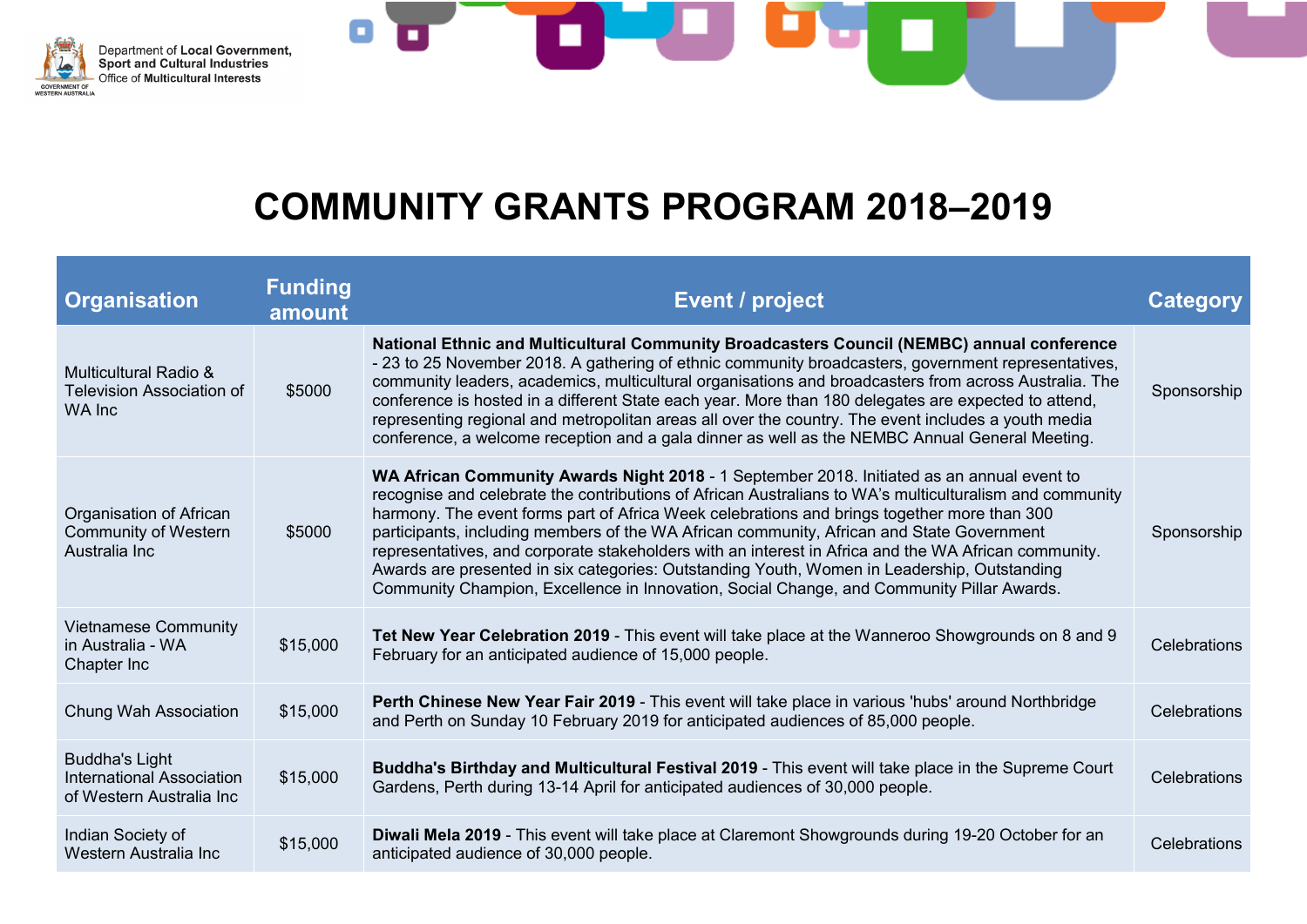



| <b>Organisation</b>                                                     | <b>Funding</b><br>amount | Event / project                                                                                                                                                                                                                                                                                                                                                                                                                                               | Category        |
|-------------------------------------------------------------------------|--------------------------|---------------------------------------------------------------------------------------------------------------------------------------------------------------------------------------------------------------------------------------------------------------------------------------------------------------------------------------------------------------------------------------------------------------------------------------------------------------|-----------------|
| <b>Burrendah Primary</b><br><b>Schools P&amp;C</b><br>Association Inc   | \$2000                   | Burrendah Harmony Evening - The school will host a free community event on the evening of 15<br>March 2019 at the school premises in Willetton to celebrate the cultural diversity of the students and<br>community around the school.                                                                                                                                                                                                                        | Harmony<br>Week |
| <b>Goldfields Regional Toy</b><br>Library Inc                           | \$2000                   | Goldfields Harmony Week Gathering - To be delivered in collaboration with the Goldfields Community<br>Legal Centre, YMCA, Wanslea and Anglicare, this free community event on 16 March 2019 at<br>Hammond Park, Kalgoorlie will focus on fun and interactive games and activities to encourage<br>participation between young people from diverse cultural and ethnic backgrounds.                                                                            | Harmony<br>Week |
| <b>Cockburn Chinese</b><br><b>Community Association</b><br>Incorporated | \$2000                   | <b>CCCA Tai Chi and Dumpling Festival - Delivered in partnership with the City of Cockburn, this free</b><br>community event to be held on 16 March 2019 at the Bibra Lake Regional Park aims to showcase and<br>encourage community participation with traditional Chinese culture.                                                                                                                                                                          | Harmony<br>Week |
| <b>Arche Health Ltd</b><br>auspicing Headspace<br>Armadale              | \$2000                   | Harmony Week Art Mural - Delivered in partnership with Art vs Depression, the project will engage<br>young people from diverse backgrounds in the City of Armadale to design and create a community<br>mural which represents the values of Harmony Week and the cultural diversity of the local area. The<br>mural will be finished and unveiled in a community celebration on 16 March 2019 which will also feature<br>multicultural food and performances. | Harmony<br>Week |
| <b>Buddha's Light</b><br><b>International Association</b><br>of WA Inc  | \$2000                   | Harmonious New Year Celebrations - The free public event on 17 March 2019 at the Fo Guang Shan<br>Buddhist temple in Maylands aims to explore and showcase the various cultural and traditional New<br>Year celebrations within culturally diverse communities.                                                                                                                                                                                               | Harmony<br>Week |
| Perth Ethiopian<br>Women's Community Inc                                | \$2000                   | Ethiopian Cultural Night - The free community event to be held on 17 March 2019 at the Herb Graham<br>Centre in Mirrabooka will showcase Ethiopian culture through traditional food, fashion displays, music<br>and dance, with a highlight of the event being a traditional coffee ceremony.                                                                                                                                                                 | Harmony<br>Week |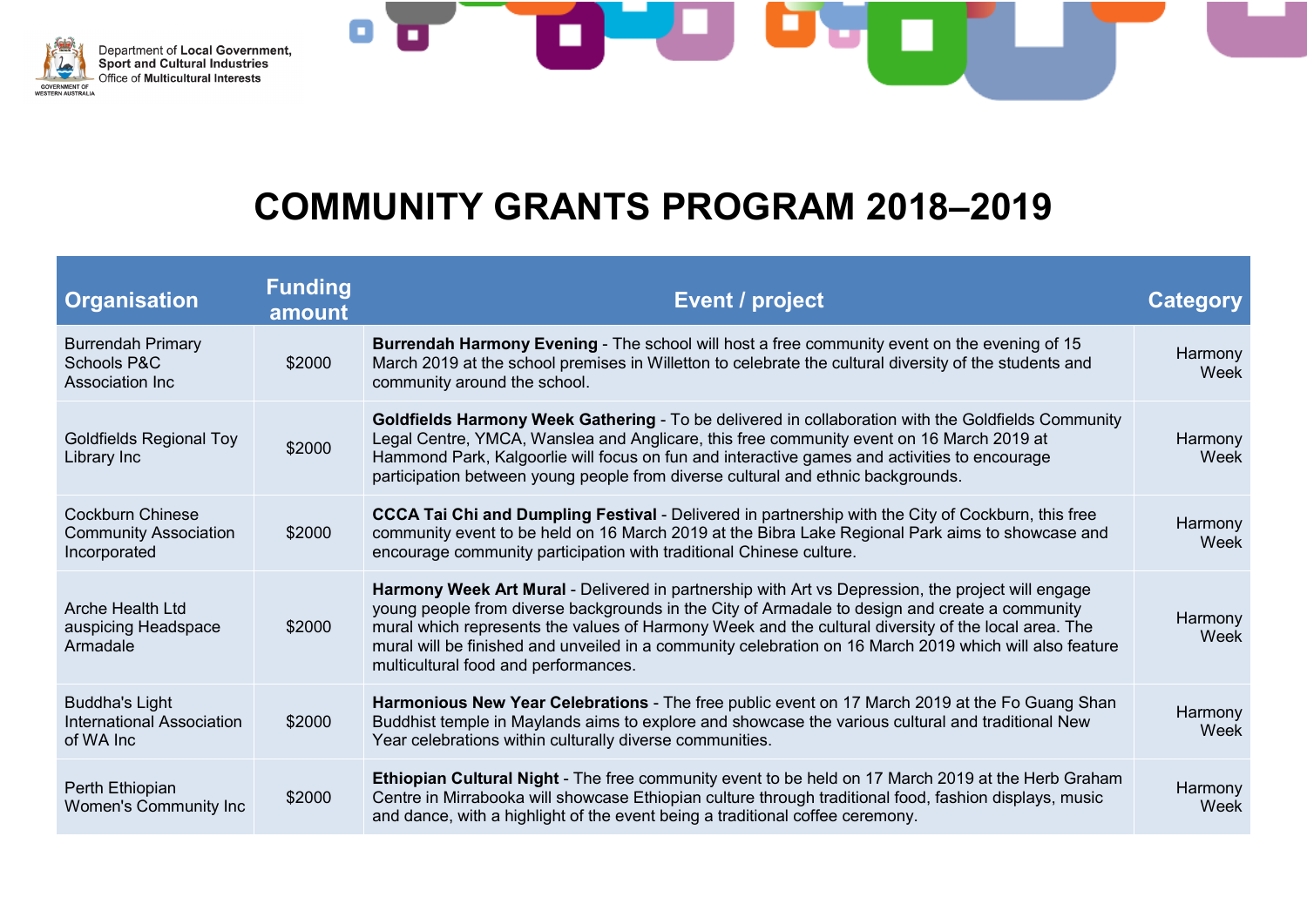



| <b>Organisation</b>                                                                                                             | <b>Funding</b><br>amount | Event / project                                                                                                                                                                                                                                                                                                                                                                                                                                                                                                                | Category                                 |
|---------------------------------------------------------------------------------------------------------------------------------|--------------------------|--------------------------------------------------------------------------------------------------------------------------------------------------------------------------------------------------------------------------------------------------------------------------------------------------------------------------------------------------------------------------------------------------------------------------------------------------------------------------------------------------------------------------------|------------------------------------------|
| Dunsborough & Districts<br>Progress Association Inc<br>auspicing The Busselton<br>and Dunsborough<br><b>Multicultural Group</b> | \$2000                   | South West Harmony Festival - This free family friendly festival to be held on 17 March 2019 at the<br>Vasse Primary School will engage the community throughout Vasse, Busselton, Margaret River and<br>Dunsborough through multicultural program of cuisines, performances, workshops and participatory<br>activities.                                                                                                                                                                                                       | Harmony<br>Week                          |
| Shire of Collie auspicing<br><b>Collie Early Years</b><br><b>Network</b>                                                        | \$2000                   | Harmony Food Fest, Movie Night and 'All Roads Lead to Collie' - A series of free community<br>activities to be held over 20-21 March 2019 in Collie including an international movie night, an 'All Roads<br>Lead to Collie' story-telling morning tea session showcasing stories from migrant community members,<br>and an outdoor international food and music festival.                                                                                                                                                     | Harmony<br>Week                          |
| <b>Ashdale Primary School</b><br>Parents & Citizens<br>Association Inc                                                          | \$2000                   | Ashdale Harmony Festival - The school will host a free community event on the evening of 22 March<br>2019 at the school premises in Darch that celebrates the cultural diversity within the school and the<br>surrounding community.                                                                                                                                                                                                                                                                                           | Harmony<br>Week                          |
| Rainbow Coast<br>Neighbourhood Centre<br>Inc.                                                                                   | \$2000                   | In Harmony Cultural Showcase - Hosted in partnership with Greenskills, this free community event to<br>be held on 23 March 2019 at Town Square, Albany will focus on promoting sustainable and harmonious<br>living within Albany and the surrounding region.                                                                                                                                                                                                                                                                  | Harmony<br>Week                          |
| Australian Jordanian<br>Friendship Assoc. Inc                                                                                   | \$2000                   | Giving Refugees a Voice - This project aims to identify and address the specific concerns and<br>requirements of newly arrived refugees from Arabic communities to increase their access to mainstream<br>services and participation with the broader community. The project will invite at least 50 members from<br>newly arrived refugee communities, members from established refugee communities and<br>representatives from relevant service providers and Government agencies to three facilitated workshop<br>sessions. | Community<br>Capacity<br><b>Building</b> |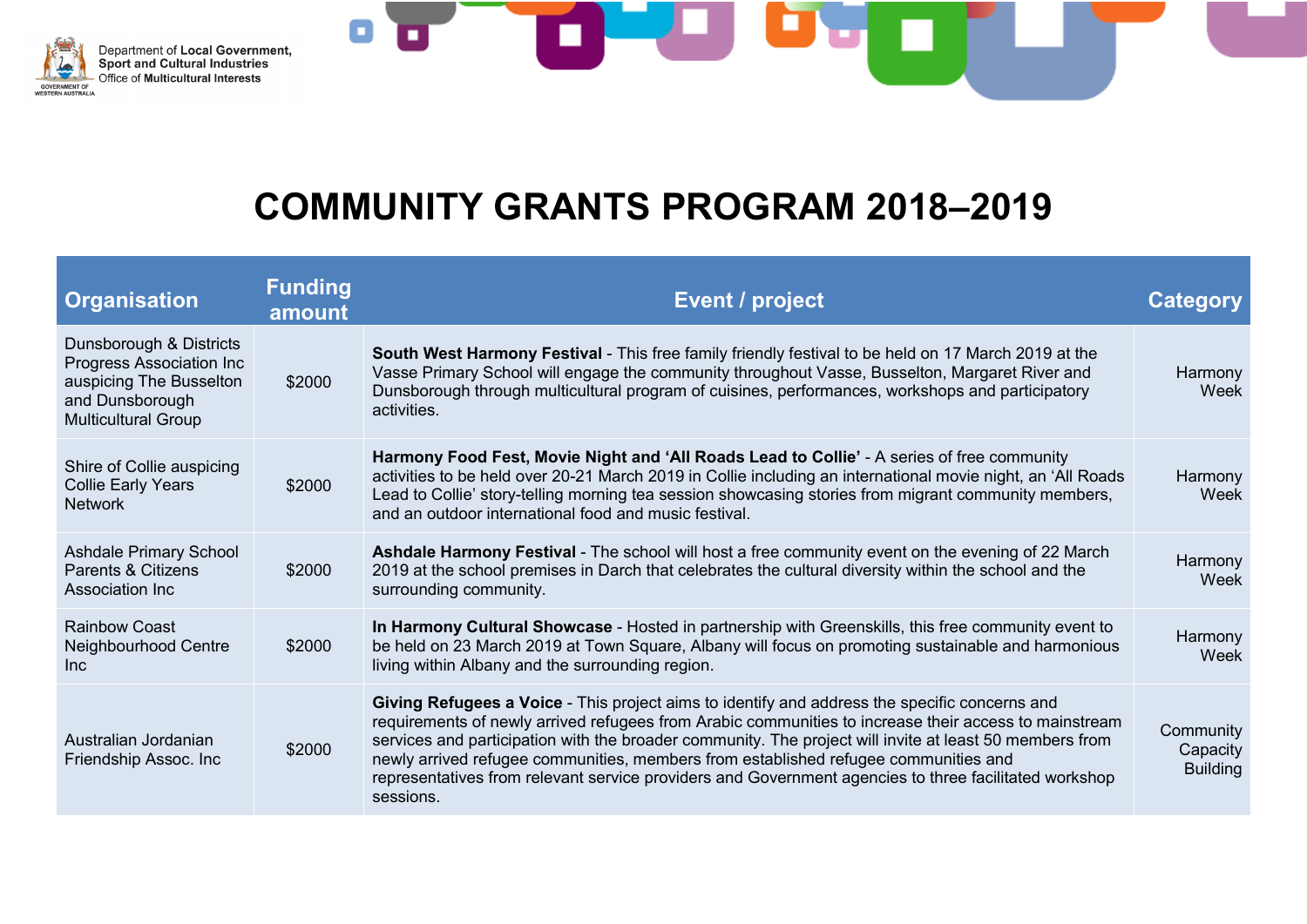



| <b>Organisation</b>                                             | <b>Funding</b><br>amount | <b>Event / project</b>                                                                                                                                                                                                                                                                                                                                                                                                                                                                                                                                                                                                                                      | Category                                 |
|-----------------------------------------------------------------|--------------------------|-------------------------------------------------------------------------------------------------------------------------------------------------------------------------------------------------------------------------------------------------------------------------------------------------------------------------------------------------------------------------------------------------------------------------------------------------------------------------------------------------------------------------------------------------------------------------------------------------------------------------------------------------------------|------------------------------------------|
| Chin Community of<br>Western Australia Inc                      | \$5000                   | <b>Chin Community Sport Tournament</b> - This project aims to create awareness about the importance of<br>a physically active and healthy lifestyle and provide an opportunity for members of the Chin community<br>to network and socialise through sport in a family-friendly environment. The project includes three full-<br>day outdoor sporting events with cultural and family activities to be held in various locations in the<br>Northern suburbs during school holidays in January and February 2019 for at least 200 participants and<br>500 spectators.                                                                                        | Community<br>Capacity<br><b>Building</b> |
| <b>Cockburn Chinese</b><br><b>Community Association</b><br>Inc. | \$3000                   | Leadership and Communication Skills Workshop - This project will engage at least 30 members<br>from the Chinese community based in the Cockburn area in 12 training sessions and workshops from<br>January to June 2019. The workshops are aimed to improve leadership and communication skills of<br>community members to build their participation in mainstream communities, increase employment<br>opportunities and to contribute to their own communities.                                                                                                                                                                                            | Community<br>Capacity<br><b>Building</b> |
| <b>Congolese Community</b><br>of WA Ltd                         | \$5000                   | COCOWA Capacity Building Project - At least 100 members of the Congolese community will<br>participate in a series of training sessions and workshops delivered at the Girrawheen Hub over March<br>to June 2019. Qualified community members will identify issues in the areas of health, domestic<br>violence, education and employment within the community that require intervention, and implement<br>capacity building solutions to address these issues.                                                                                                                                                                                             | Community<br>Capacity<br><b>Building</b> |
| Perth Ethiopian<br><b>Women's Community</b><br>Inc.             | \$5000                   | Mental Wellness Workshop - At least 25 members of the Perth Ethiopian Women's group will<br>participate in a series of eight mental health workshops to run over February to April 2019. The<br>workshops will be held across two locations in the North and South and will be facilitated by an<br>employee from Mental Wellness Keys. The workshops will raise awareness and increase knowledge of<br>causes and symptoms of mental health conditions and will focus on building mental health and wellbeing<br>through diet and exercise. The project aims to address the stigma attached to mental health conditions<br>within the Ethiopian community. | Community<br>Capacity<br><b>Building</b> |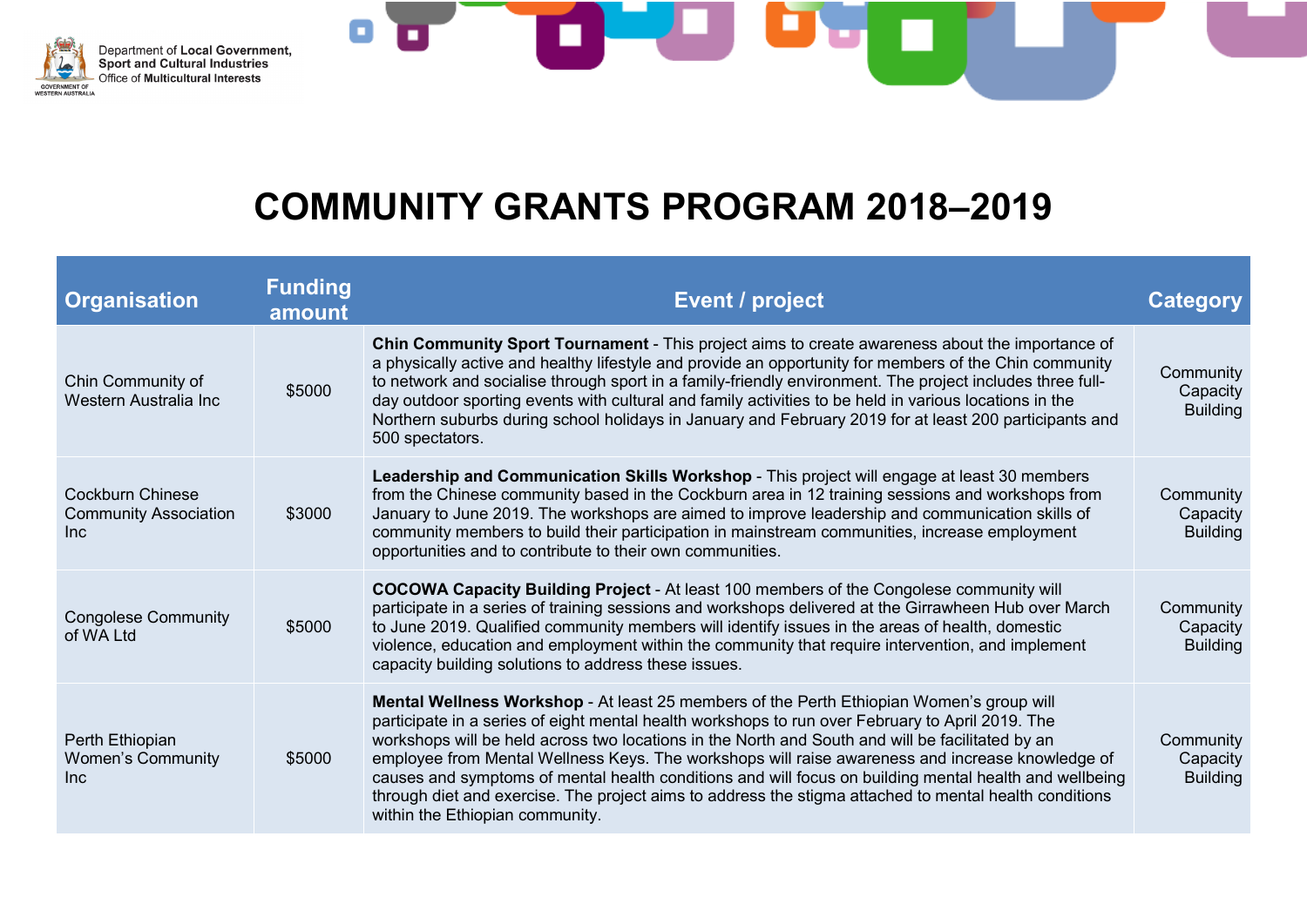



| <b>Organisation</b>                                                               | <b>Funding</b><br>amount | <b>Event / project</b>                                                                                                                                                                                                                                                                                                                                                                                                                                                                                                                                                                                                                                                                                                                                                               | <b>Category</b>                          |
|-----------------------------------------------------------------------------------|--------------------------|--------------------------------------------------------------------------------------------------------------------------------------------------------------------------------------------------------------------------------------------------------------------------------------------------------------------------------------------------------------------------------------------------------------------------------------------------------------------------------------------------------------------------------------------------------------------------------------------------------------------------------------------------------------------------------------------------------------------------------------------------------------------------------------|------------------------------------------|
| United in Diversity WA<br>Inc                                                     | \$4520                   | United in Diversity HACCP Training - Ten participants of the UID's 'Tastes of Diversity' program will<br>complete the Hazard and Critical Control Point (HACCP) training course over February to March 2019.<br>The training aims to build the skills and meet the required regulations of the participants to create their<br>own Food Safety Plan to prevent food contamination risks and create employment opportunities in the<br>hospitality sector.                                                                                                                                                                                                                                                                                                                            | Community<br>Capacity<br><b>Building</b> |
| Syrian and Arabic<br><b>Association of Australia</b><br>Inc.                      | \$4695                   | Syrian and Arabic Association's Outdoor Activities Program - December 2018 to April 2019. The<br>program provides an opportunity for students of the association's Arabic school and their families to<br>enhance their understanding of local activities like visiting national parks, and going to the beach and the<br>zoo, while improving their conversational English skills. These activities are usually not undertaken by<br>this group due to the costs and lack of transport options. Approximately 124 participants are expected to<br>be involved, with the support of 15 volunteers. At the end of the program, the wider community is invited<br>to a celebratory event promoted through existing multicultural forums, networks and community<br>newspapers.         | Community<br>Capacity<br><b>Building</b> |
| <b>Aweil Community</b><br><b>Association in Western</b><br>Australia Incorporated | \$5000                   | Aweil Community Association in Western Australia Incorporated - The project involves the<br>following series of activities delivered over May 2019 - April 2020 which aim to increase the capacity of<br>the Aweil Community Association members and South Sudanese community in WA:<br>• governance training for the association's committee members<br>• community-run Dinka education sessions for the younger community members<br>• a Cultural Day event to be held on 6 October 2019 at the Sicilian Hall, Balcatta to involve performances<br>and displays from various South Sudanese cultural groups including Aweil, Nuer, Anyuak, Chollk and<br>Pojulu, cultural food and community awards.<br>The project is expected to engage 245 participants and over 700 attendees. | Community<br>Capacity<br><b>Building</b> |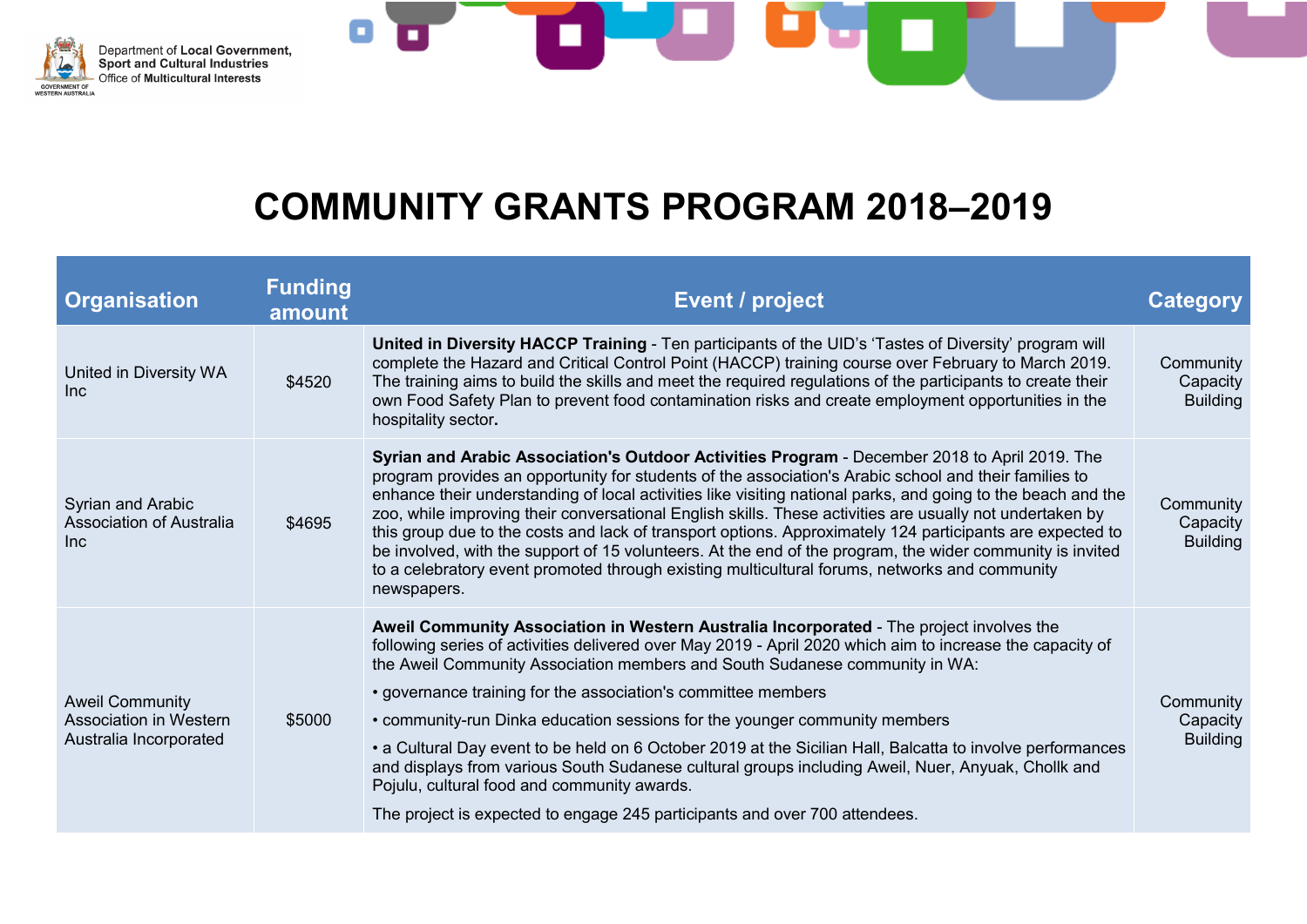



| <b>Organisation</b>                                | <b>Funding</b><br>amount | Event / project                                                                                                                                                                                                                                                                                                                                                                                                                                                                                                                                                                                                                                                                                                                                                                                           | Category                                 |
|----------------------------------------------------|--------------------------|-----------------------------------------------------------------------------------------------------------------------------------------------------------------------------------------------------------------------------------------------------------------------------------------------------------------------------------------------------------------------------------------------------------------------------------------------------------------------------------------------------------------------------------------------------------------------------------------------------------------------------------------------------------------------------------------------------------------------------------------------------------------------------------------------------------|------------------------------------------|
| Organisation of African<br>Community of WA Inc     | \$5000                   | Community Strategic Needs Identification - As the peak body representing African communities in<br>WA, OACWA will lead a community needs analysis and develop a long-term strategic planning tool to<br>facilitate the improved delivery of community projects and services. The activity will be delivered as a<br>three-day facilitated strategic planning process alongside training sessions targeting OACWA<br>executives, management committees and African community leaders. The training sessions will cover<br>team work, leadership and project planning skills. The activity will be delivered by 5 volunteers and is<br>expected to engage 60 participants.                                                                                                                                  | Community<br>Capacity<br><b>Building</b> |
| Organisation of African<br>Community of WA Inc     | \$5000                   | Africa Day 2019 - In commemoration of Africa Day celebrated globally on 25 May, OACWA will partner<br>with the University of WA to bring together local African communities for a two-day conference in the<br>University Club Auditorium and a Celebration Dinner event at Gloucester Park. The project will be led by<br>a steering committee with members representing at least 12 African communities and aims to identify<br>and evaluate the social influence and contributions of African communities in WA and provide<br>networking opportunities and foster cooperation and partnership among the communities. The project is<br>expected to involve at least 21 organisations in its planning and delivery and engage over 60<br>participants and 950 attendees from metro and regional areas. | Community<br>Capacity<br><b>Building</b> |
| <b>Burundian Community in</b><br>Western Australia | \$3337                   | Move Forward: Seeking to reduce isolation and improve social connection across cultures, the project<br>entails a series of educational workshops, social events and excursions over June - September in 2019.<br>An anticipated 285 Burundian community participants will learn about local services and initiatives to<br>help them find and maintain employment and integrate with Australian life. A team of 23 underpin the<br>delivery of this project, with program workshops that include MAX Employment Services, YMCA,<br>Fremantle Maritime Museum, Department of Education and the Metropolitan Migrant Resource Centre.                                                                                                                                                                      | Community<br>Capacity<br><b>Building</b> |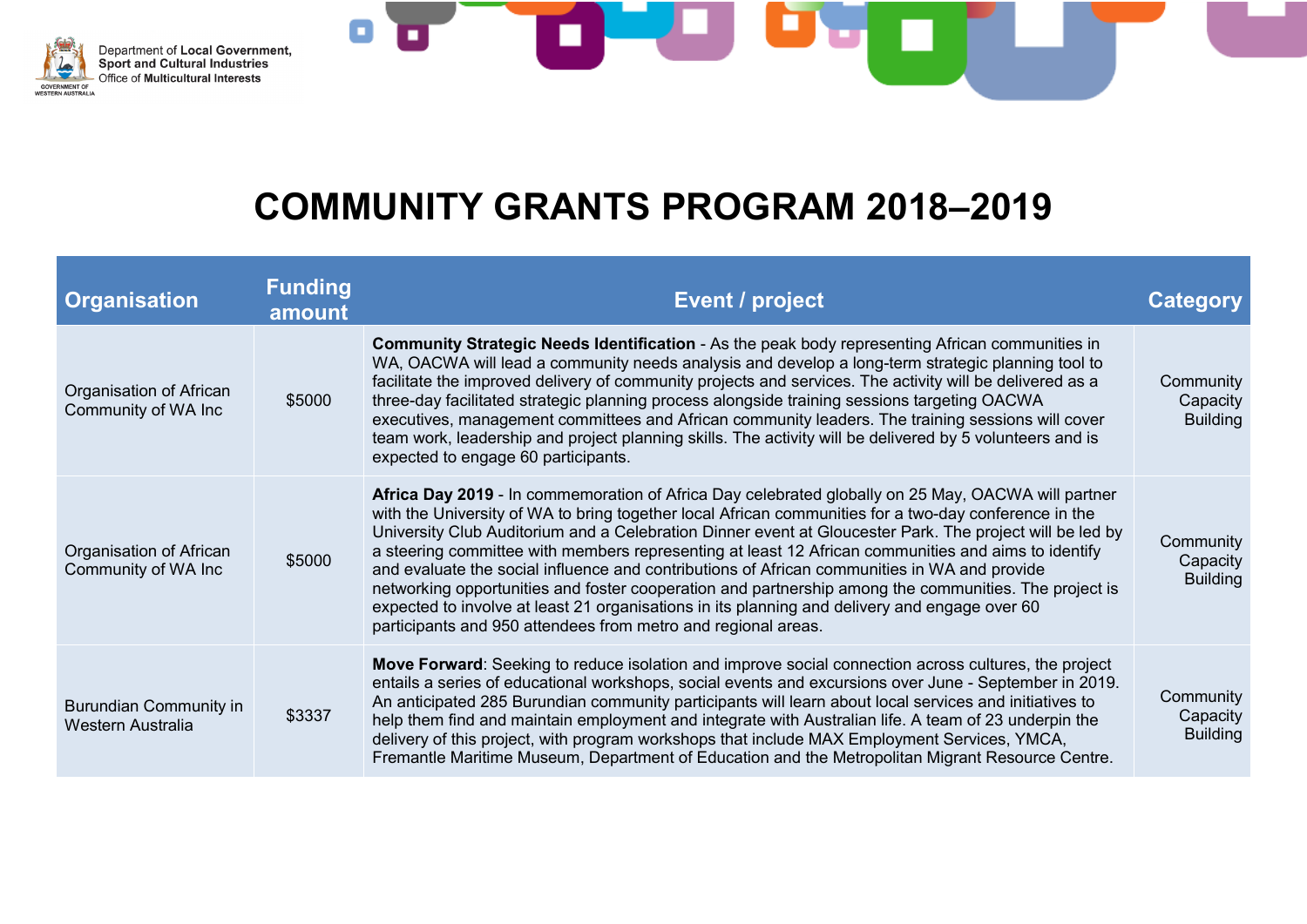



| <b>Organisation</b>                              | <b>Funding</b><br>amount | <b>Event / project</b>                                                                                                                                                                                                                                                                                                                                                                                                                                                                                                                                                                                                                                                                                                                                           | Category                                 |
|--------------------------------------------------|--------------------------|------------------------------------------------------------------------------------------------------------------------------------------------------------------------------------------------------------------------------------------------------------------------------------------------------------------------------------------------------------------------------------------------------------------------------------------------------------------------------------------------------------------------------------------------------------------------------------------------------------------------------------------------------------------------------------------------------------------------------------------------------------------|------------------------------------------|
| Chinese Language<br><b>Teachers' Association</b> | \$5000                   | 2019 Chinese Language Teacher's Federation of Australia National Conference: At the University<br>of WA from 12-13 July to support and build the capacity of Chinese language teachers and Chinese<br>community language school teachers and volunteers. Delegates will have the opportunity to network<br>with teaching professionals from across Australia and China. Hosting the event in Perth provides a rare<br>opportunity to profile WA to a national and international delegation and provides a platform for CLTFA to<br>lead the development of Chinese language teachers in WA. The conference is expected to engage 200<br>delegates and will be delivered by a core team of 12 committee members and 20 additional volunteers.                     | Community<br>Capacity<br><b>Building</b> |
| Equatoria Community in<br><b>WA</b>              | \$5000                   | Community Leadership Consultation and Planning Project: The Equatoria Community in WA is the<br>peak body for nine South Sudanese cultural associations: Acholi, Azande, Bari, Kakwa, Kuku, Ma'di,<br>Mundari, Muru, Pojulu and Luo. The activity involves a series of community consultations and<br>workshops over June to August at the Herb Graham Recreation Centre in Mirrabooka with at least 10<br>representatives from each of the member associations. The workshops aim to gain insight into<br>leadership challenges and skills gaps and will inform the implementation plan for a larger capacity<br>building project. Participants will include community leaders, youth, women, elders, religious leaders,<br>small business owners and students. | Community<br>Capacity<br><b>Building</b> |
| <b>Grace for All Nations</b>                     | \$5000                   | <b>Parenting Project and Youth Activities:</b> The project seeks to enhance family connections by<br>delivering monthly parental courses and weekly music, sport and cultural activities for young people<br>from the Burundian, Congolese and Rwandan communities. The activities will be hosted from Grace Life<br>Church in Malaga and will run over June to December. The project aims to engage 30 parents and at<br>least 22 young people aged 10-18 years. Service providers Relationships Australia WA and Triple P<br>have been engaged to deliver activities.                                                                                                                                                                                          | Community<br>Capacity<br><b>Building</b> |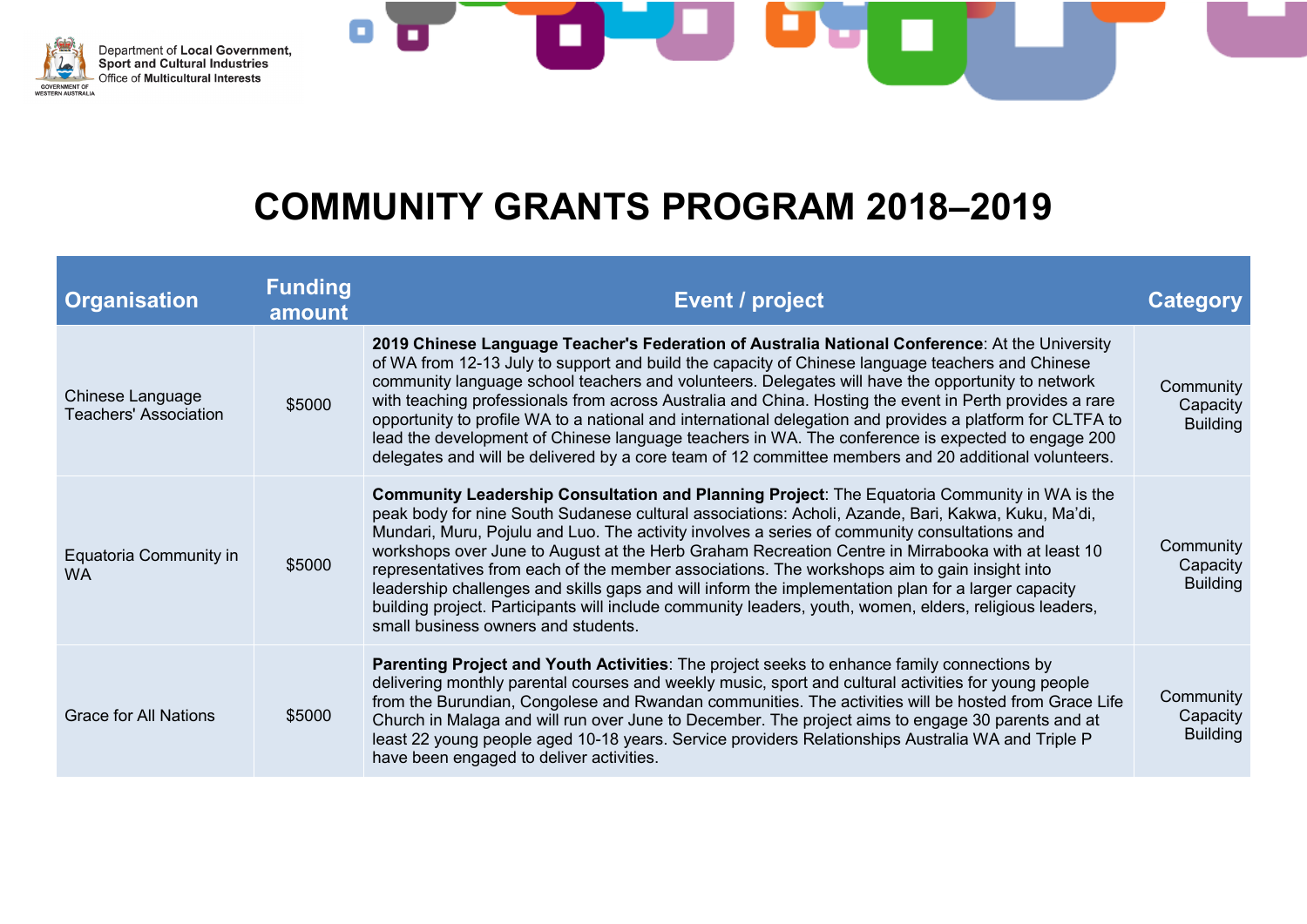



| <b>Organisation</b>                                   | <b>Funding</b><br>amount | <b>Event / project</b>                                                                                                                                                                                                                                                                                                                                                                                                                                                                                                                                                                                                                                                                                                                         | Category                                 |
|-------------------------------------------------------|--------------------------|------------------------------------------------------------------------------------------------------------------------------------------------------------------------------------------------------------------------------------------------------------------------------------------------------------------------------------------------------------------------------------------------------------------------------------------------------------------------------------------------------------------------------------------------------------------------------------------------------------------------------------------------------------------------------------------------------------------------------------------------|------------------------------------------|
| Muslim Women Support<br>Centre WA                     | \$5000                   | Muslim Community Working Group - Collaborative for Social Change: Muslim Women's Support<br>Centre will engage a project coordinator to establish and maintain a working group with Muslim<br>community leaders and stakeholders to develop a consistent management and referral process for<br>Muslim women impacted by family and domestic violence (FDV). It is anticipated that the working group<br>will include representatives from WA Police, Relationships Australia WA, women's health services and<br>local government. The work will be based on a three-phased approach including community<br>consultations, the identification and documentation of key presenting issues and the development of an<br>action plan.             | Community<br>Capacity<br><b>Building</b> |
| Western Australia<br><b>Multicultural Association</b> | \$5000                   | WA Multicultural Youth Talent Quest 2019: The annual event to be held on 22 September offers an<br>opportunity for primary and secondary aged groups to showcase traditional forms of dancing, music and<br>singing in a professional performing arts venue at Perth Modern School in Subiaco. The event engages<br>young people aged 11-17 years representing over 20 countries who will perform to an audience of 1040<br>people of all ages. This is the first year the event will include performances from Africa and South<br>America culture. A 'travelling photographic exhibition' of the event and its participants will continue to<br>highlight the diversity of Perth and to celebrate cultural heritage with a broader audience. | Community<br>Capacity<br><b>Building</b> |
| <b>Edmund Rice Centre</b><br>Mirrabooka Inc           | \$35,000                 | <b>Multicultural AFL Umpiring Academy - In partnership with the Stephen Michael Foundation, this</b><br>project will engage up to 50 young people aged 12 to 21 years from CaLD backgrounds from the City of<br>Stirling, City of Wanneroo, City of Canning and the City of Gosnells across three levels of training in AFL<br>umpiring skills. In addition to providing employment and networking opportunities, the project aims to<br>develop a healthy lifestyle and leadership, communication, public speaking and time management skills<br>in the youth.                                                                                                                                                                                | Strategic<br>Projects                    |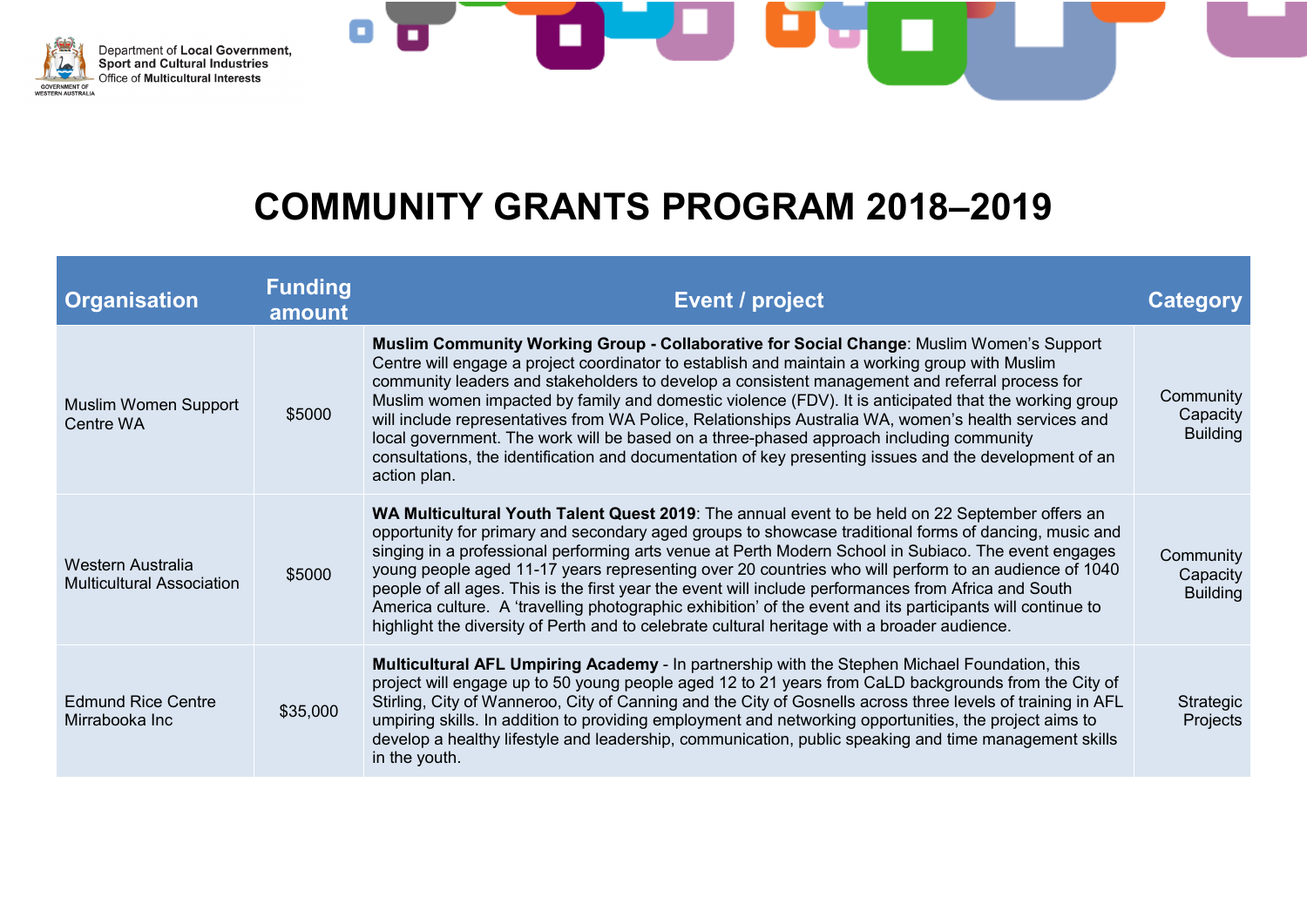



| <b>Organisation</b>                                          | <b>Funding</b><br>amount | <b>Event / project</b>                                                                                                                                                                                                                                                                                                                                                                                                                                                                                                                                                                                                                                                                                                                                                                                                                                                                                                             | Category                     |
|--------------------------------------------------------------|--------------------------|------------------------------------------------------------------------------------------------------------------------------------------------------------------------------------------------------------------------------------------------------------------------------------------------------------------------------------------------------------------------------------------------------------------------------------------------------------------------------------------------------------------------------------------------------------------------------------------------------------------------------------------------------------------------------------------------------------------------------------------------------------------------------------------------------------------------------------------------------------------------------------------------------------------------------------|------------------------------|
| <b>Ethnic Communities</b><br>Council of WA Inc               | \$50,000                 | <b>Ethnic Advocacy and Support Team</b> - This project is delivered in partnership with relevant service<br>providers to provide support to women from CaLD communities who are or have been subject to<br>domestic violence. Clients will receive: advice, support and referrals to access services; external<br>counselling; assistance in completing government documents; reference to appropriate community<br>health centres; awareness to legal rights as an Australian resident; assistance to access appropriate<br>education and employment opportunities.                                                                                                                                                                                                                                                                                                                                                               | Strategic<br>Projects        |
| <b>Goldfields Community</b><br>Legal Centre Inc              | \$18,000                 | CaLD Community Legal Education Outreach - This project involves six targeted workshop sessions<br>held over March - June 2019 for CaLD community members based in Kalgoorlie-Boulder to address<br>and educate on the following issues: family and domestic violence; migration and tenancy; education<br>about legal documents.                                                                                                                                                                                                                                                                                                                                                                                                                                                                                                                                                                                                   | <b>Strategic</b><br>Projects |
| <b>Perth African Nations</b><br><b>Football Council Inc.</b> | \$30,000                 | Perth African Nations Football Council Sustainability Officer - The annual Perth African Nations<br>Cup is a month-long soccer tournament convening at least 34 community teams with over 328 players<br>representing 16 African countries. The initiative is facilitated by the Perth African Nations Football<br>Council with support from Edmund Rice Centre WA and WA Police to leverage the program to reach at-<br>risk youth and provide development opportunities and pathways and align with the strategic objectives<br>and priority areas of peak bodies and agencies. Over 2019-20, the organisation will recruit a<br>Sustainability Officer to increase the program's engagement and profile with communities and sporting<br>clubs, develop a long-term business plan and create and implement a sustainability policy. The project is<br>supported by earned income and in-kind contributions of the organisation. | Strategic<br>Projects        |
| Abigail Mamas                                                | \$15,000                 | English Language and Employability for African Women: Targeting refugee and migrant African<br>women in the Northern metropolitan suburbs, 100 women will participate in a year-long program of<br>English language and information workshops over 2019-20 to improve their access to employment,<br>education and training. Twelve volunteers will coordinate the series of workshops in partnership with<br>local services and community providers including Centrelink, TAFE, Ishar Multicultural Women's Health<br>Services, WA Police Multicultural Services Unit and an HR professional.                                                                                                                                                                                                                                                                                                                                     | Strategic<br>Projects        |